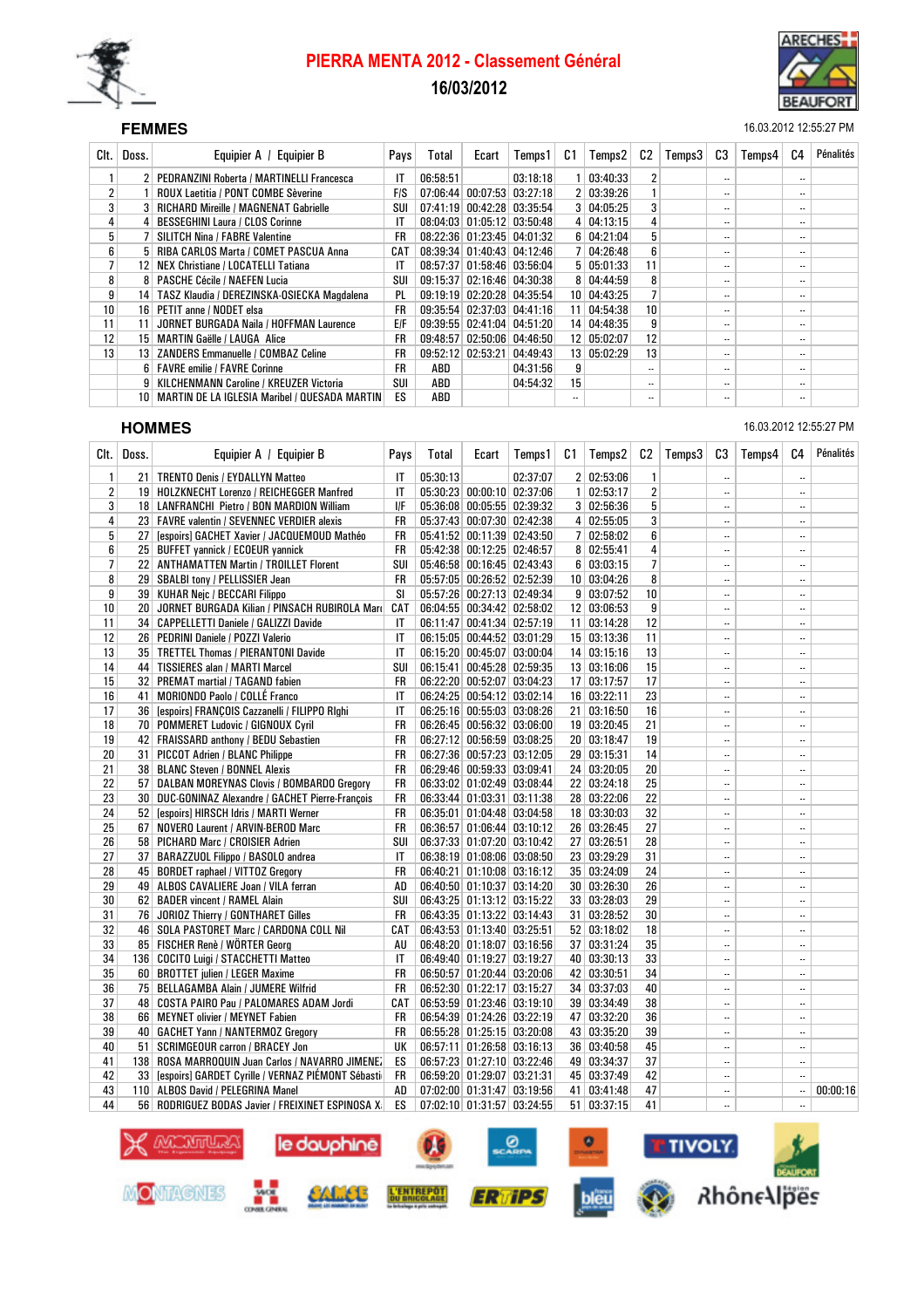

### PIERRA MENTA 2012 - Classement Général

# 16/03/2012



|            |       |                                                                                        |           |       |                                                          |         |     |                              |           |        |                                       |        |                          | <b>PENNI ONI</b> |
|------------|-------|----------------------------------------------------------------------------------------|-----------|-------|----------------------------------------------------------|---------|-----|------------------------------|-----------|--------|---------------------------------------|--------|--------------------------|------------------|
| Clt.       | Doss. | Equipier A / Equipier B                                                                | Pays      | Total | Ecart                                                    | Temps 1 | C1  | Temps2                       | C2        | Temps3 | C3                                    | Temps4 | C4                       | Pénalités        |
| 45         |       | 101   ROUSSET Christophe / FLEURY Bastien                                              | FR        |       | 07:03:56 01:33:43 03:22:15                               |         |     | 46 03:41:41                  | 46        |        |                                       |        | $\overline{\phantom{a}}$ |                  |
| 46         |       | 108   BOISIER Adrien / BRUNET Eric                                                     | FR        |       | 07:06:00 01:35:47 03:20:46                               |         |     | 44 03:45:14                  | 51        |        |                                       |        | $\ldots$                 |                  |
| 47         |       | 159 TAAM Max / GASTON Pete                                                             | USA       |       | 07:06:53 01:36:40 03:25:58                               |         |     | 53 03:40:55                  | 44        |        | $\ddotsc$                             |        |                          |                  |
| 48         |       | 59   GENTET Frédéric / ROGUET Stéphane                                                 | FR        |       | 07:08:50 01:38:37 03:26:34                               |         |     | 54 03:42:16                  | 48        |        | $\overline{\phantom{a}}$              |        | $\ddotsc$                |                  |
| 49         |       | 124   LEVASSEUR Olivier / JACCOUD Lionel                                               | FR        |       | 07:10:19 01:40:06 03:27:49                               |         |     | 56 03:42:30                  | 49        |        | $\ddotsc$                             |        |                          |                  |
| 50         |       | 194   ILLINI Walter / TRENTIN Walter                                                   | IT        |       | 07:11:16 01:41:03 03:24:24                               |         |     | 50 03:46:52                  | 56        |        | $\ddotsc$                             |        | $\ldots$                 |                  |
| 51         |       | 114   BRIGAUD Thomas / TRESIDDER Es                                                    | UK        |       | 07:11:49 01:41:36 03:28:07                               |         |     | 58 03:43:42                  | 50        |        |                                       |        | $\ddotsc$                |                  |
| 52         | 47    | [espoirs] SALMON morgan / VIRET leo                                                    | FR        |       | 07:13:33 01:43:20 03:14:50                               |         |     | 32   03:58:43                | 75        |        |                                       |        | $\ddotsc$                |                  |
| 53         |       | 86 PICHOL-THIEVEND fabien / GACHET Arnaud                                              | FR        |       | 07:13:34 01:43:21 03:27:28                               |         |     | 55 03:46:06                  | 55        |        |                                       |        | $\ddotsc$                |                  |
| 54<br>55   |       | 102 PENILLON Sebastien / MOALIC Ronan<br>50   TRAUB Alexis / D'HAENE François          | FR<br>FR  |       | 07:13:59 01:43:46 03:27:57<br>07:18:34 01:48:21 03:17:39 |         |     | 57   03:46:02<br>38 04:00:55 | 54<br>81  |        | $\ldots$<br>$\ddotsc$                 |        | <br>                     |                  |
| 56         |       | 69   LEONARD marc / MICHEL manuel                                                      | FR        |       | 07:20:12 01:49:59 03:34:32                               |         |     | 60 03:45:40                  | 53        |        | $\ddotsc$                             |        |                          |                  |
| 57         |       | 153 BALTASSAT yvan / BALTASSAT martin                                                  | FR        |       | 07:20:16 01:50:03 03:39:56                               |         |     | 74 03:40:20                  | 43        |        |                                       |        | $\ddotsc$                |                  |
| 58         |       | 83 MONTAGNY Sylvain / ABOULIKAM Yannick                                                | FR        |       | 07:21:14 01:51:01 03:35:43                               |         |     | 62 03:45:31                  | 52        |        |                                       |        | $\ldots$                 |                  |
| 59         |       | 88   COMBET Antoine / REY Ludovic                                                      | FR        |       | 07:23:34 01:53:21 03:36:14                               |         |     | 65 03:47:20                  | 57        |        | $\ddotsc$                             |        | $\ddotsc$                |                  |
| 60         |       | 90   ENGRAND christophe / CART Julien                                                  | FR        |       | 07:25:25 01:55:12 03:36:03                               |         |     | 64 03:49:22                  | 59        |        | $\ddotsc$                             |        | $\ldots$                 |                  |
| 61         |       | 84   TOSI Marco / CORSI Andrea                                                         | IT        |       | 07:26:13 01:56:00 03:35:57                               |         |     | 63   03:50:16                | 61        |        | $\ddotsc$                             |        | $\ldots$                 |                  |
| 62         |       | 148 DI TUCCI vittorio / GRENAT Raphael                                                 | FR        |       | 07:28:12 01:57:59 03:34:47                               |         |     | 61 03:53:25                  | 67        |        | $\ddotsc$                             |        |                          |                  |
| 63         |       | 116 [espoirs] VILA FERRER Gerard / ANDRES SABIDO Igna                                  | CAT       |       | 07:28:18 01:58:05 03:38:11                               |         |     | 70 03:50:07                  | 60        |        | $\ddotsc$                             |        |                          |                  |
| 64         |       | 43 CIVEROLO Claudio / CAPPELLETTI Fabio                                                | IT        |       | 07:28:25 01:58:12 03:37:10                               |         |     | 68 03:51:15                  | 63        |        | $\ldots$                              |        | $\ddotsc$                |                  |
| 65         |       | 98   GARRETA Gerard Garreta / TERRISSE Dani                                            | CAT       |       | 07:29:49 01:59:36 03:37:36                               |         |     | 69 03:52:13                  | 64        |        | <br>$\ddotsc$                         |        | $\ddotsc$                |                  |
| 66<br>67   |       | 65 BUISSON Marc / CHAIX Valery<br>94 MORGAN Jon / BARDSLEY Ben                         | FR<br>UK  |       | 07:31:56 02:01:43 03:40:48<br>07:32:03 02:01:50 03:39:31 |         |     | 75 03:51:08<br>73 03:52:32   | 62<br>66  |        | $\ddotsc$                             |        | $\ddotsc$<br>$\ddotsc$   |                  |
| 68         |       | 103 LUCA calimodio / FABIO Cavallo                                                     | IT        |       | 07:32:14 02:02:01 03:37:02                               |         |     | 67   03:55:12                | 69        |        |                                       |        | $\ddotsc$                |                  |
| 69         |       | 73   CERAN philippe / CHACORNAC olivier                                                | FR        |       | 07:34:15 02:04:02 03:45:38                               |         |     | 79 03:48:37                  | 58        |        | $\ddotsc$                             |        | $\ddotsc$                |                  |
| 70         |       | 64 HIVERT francois / COPIN laurent                                                     | FR        |       | 07:36:09 02:05:56 03:38:52                               |         |     | 72 03:57:17                  | 73        |        | $\ddotsc$                             |        |                          |                  |
| 71         |       | 77   TOURNEBIZE Julien / POLLET-VILLARD François                                       | FR        |       | 07:36:14 02:06:01 03:38:13                               |         | 71  | 03:58:01                     | 74        |        | $\ldots$                              |        | $\ldots$                 |                  |
| 72         | 201   | <b>BESSES Florent / GAST Yannick</b>                                                   | FR        |       | 07:41:23 02:11:10 03:41:13                               |         |     | 77 03:59:48                  | 78        |        |                                       |        |                          | 00:00:22         |
| 73         |       | 171   TAMANINI marc / CHAVANNE Joris                                                   | FR        |       | 07:41:48 02:11:35 03:49:28                               |         |     | 86 03:52:20                  | 65        |        | $\ddotsc$                             |        | $\ldots$                 |                  |
| 74         |       | 122 OTXOA BIAIN aitor / ALCELAY ORMAZABAL Igor                                         | ES        |       | 07:45:10 02:14:57 03:45:41                               |         |     | 80   03:59:29                | 77        |        |                                       |        | $\ddotsc$                |                  |
| 75         |       | 127   GRACIA MARTINEZ Santigo / ARGUEDAS IZQUIERDO                                     | ES        |       | 07:49:29 02:19:16 03:46:50                               |         | 81  | 04:02:39                     | 84        |        | $\ddotsc$                             |        | $\ddotsc$                |                  |
| 76         |       | 145   FILLIEZ Nicolas / RIETHMANN Nicolas                                              | SUI       |       | 07:49:59 02:19:46 03:49:51                               |         | 91  | 04:00:08                     | 79        |        | $\ldots$                              |        | $\ddotsc$                |                  |
| 77         |       | 120 BONNETON guillaume / PELTIER fabien                                                | FR        |       | 07:50:05 02:19:52 03:41:19                               |         |     | 76 04:08:46                  | 97        |        | $\ldots$                              |        |                          |                  |
| 78         |       | 96 JUANJO goikoetxea / JAVIER tirapu                                                   | ES        |       | 07:50:06 02:19:53 03:49:45                               |         |     | 88 04:00:21                  | 80        |        | $\ddotsc$                             |        | $\ddotsc$<br>            |                  |
| 79<br>80   |       | 55   PALACIO SANZ Jorge / SALA TUBERT David                                            | ES<br>SUI |       | 07:50:23 02:20:10 03:54:26<br>07:50:25 02:20:12 03:54:39 |         |     | 97   03:55:57<br>99 03:55:46 | 71<br>70  |        | $\ddotsc$<br>                         |        | $\ldots$                 |                  |
| 81         | 61    | 82   BOURDILLOUD Christophe / BUCHS Eric<br>[espoirs] LORET Jérémy / VUATTOUX Sylvain  | FR        |       | 07:50:48 02:20:35 03:49:42                               |         |     | 87 04:01:06                  | 82        |        |                                       |        | $\ldots$                 |                  |
| 82         |       | 91 MANEA Silviu / MANEA Rares                                                          | RO.       |       | 07:51:53 02:21:40 03:36:31                               |         |     | 66 04:15:22                  | 110       |        | $\ddotsc$                             |        | $\ddotsc$                |                  |
| 83         |       | 128 CLAVIEN Guillaume / MOIX Marc                                                      | SUI       |       | 07:52:04 02:21:51 03:52:42                               |         |     | 94 03:59:22                  | 76        |        | $\ldots$                              |        | $\ddotsc$                |                  |
| 84         |       | 109   MARIO sterli / PAOLO gregorini                                                   | IT        |       | 07:52:33 02:22:20 03:48:51                               |         |     | 85 04:03:42                  | 87        |        | $\ddotsc$                             |        |                          |                  |
| 85         |       | 133   FEIGE jerome / DUNAND Benjamin                                                   | FR        |       | 07:53:52 02:23:39 03:49:48                               |         |     | 89 04:04:04                  | 88        |        | $\overline{\phantom{a}}$              |        | $\ddotsc$                |                  |
| 86         |       | 119 BUSCH Nicolas / ZIJP David                                                         | FR        |       | 07:53:56 02:23:43 03:50:46                               |         |     | 93   04:03:10                | 86        |        | $\ddotsc$                             |        |                          |                  |
| 87         |       | 111   MALAISE Florent / VIBERT Jerome                                                  | FR        |       | 07:56:08 02:25:55 03:43:51                               |         |     | 78 04:12:17                  | 103       |        |                                       |        | $\ddotsc$                |                  |
| 87         | 121   | <b>VALLIER Sebastien / COUSIN Stephane</b>                                             | FR        |       | 07:56:08 02:25:55 04:02:01                               |         | 111 | 03:54:07                     | 68        |        |                                       |        | $\ddotsc$                |                  |
| 89         |       | 172 ROUSEK Miloslav / VESELY Michal                                                    | CZ        |       | $07:56:30$ $02:26:17$ $03:46:59$                         |         |     | 82 04:09:31                  | 99        |        | $\overline{\phantom{a}}$              |        | $\ddotsc$                |                  |
| 90         |       | 132 ROCHE Sylvestre / ROUQUAIROL Jonathan                                              | FR        |       | 07:56:36 02:26:23 03:49:50<br>07:57:44 02:27:31 04:01:00 |         |     | 90 04:06:46                  | 94        |        |                                       |        | $\ddotsc$                |                  |
| 91<br>92   |       | 140   BALDUCHELLI Yan / GABIOUD Jules henri<br>137   MERCIER Bertrand / DUC Christophe | SUI<br>FR |       | 07:59:08 02:28:55 03:57:04                               |         |     | 109 03:56:44<br>102 04:02:04 | 72<br>83  |        | $\overline{\phantom{a}}$<br>$\ddotsc$ |        | $\ddotsc$<br>$\ldots$    |                  |
| 93         |       | 182 CAVAGNA Romain / BONNIER Aymeric                                                   | FR        |       | $07:59:20$ 02:29:07 03:50:02                             |         |     | 92 04:09:18                  | 98        |        |                                       |        | $\ldots$                 |                  |
| 94         |       | 203 GOUY Rudy / BULLE Olivier                                                          | FR        |       | 08:01:47 02:31:34 03:54:34                               |         |     | 98 04:07:13                  | 95        |        | $\overline{\phantom{a}}$              |        | $\ddotsc$                |                  |
| 95         |       | 99 RANDIN Michael / KNOEPFLI Damien                                                    | SUI       |       | 08:01:55 02:31:42 03:55:15                               |         |     | 100 04:06:40                 | 93        |        |                                       |        | $\ddotsc$                |                  |
| 96         |       | 113 BOLIS Florent / GABIOUD Bernard                                                    | SUI       |       | 08:04:23 02:34:10 03:58:57                               |         |     | 106 04:05:26                 | 90        |        |                                       |        | $\overline{\phantom{a}}$ |                  |
| 97         |       | 79 DUCRET Sylvain / SACHE Florian                                                      | FR        |       | 08:04:36 02:34:23 03:58:22                               |         |     | 104 04:06:14                 | 91        |        |                                       |        | $\ddotsc$                |                  |
| 98         |       | 184 BERDOZ Clément / ROSSIER Alain                                                     | SUI       |       | 08:05:33 02:35:20 04:00:20                               |         |     | 107 04:05:13                 | 89        |        | $\overline{\phantom{a}}$              |        | $\ldots$                 |                  |
| 99         |       | 162   LAROSE Eric / BORDIN Matthieu                                                    | FR        |       | 08:08:11 02:37:58 03:52:57                               |         |     | 96 04:15:14                  | 109       |        | $\ddotsc$                             |        | $\ldots$                 |                  |
| 100        |       | 141   HENAFF Vincent / LAMARQUE D'ARROUZAT Christian                                   | FR        |       | 08:08:13 02:38:00 03:52:48                               |         |     | 95 04:15:25                  | 111       |        | $\ldots$                              |        | $\ldots$                 |                  |
| 101        |       | 81 [espoirs] MARGUERON Pascal / MINARY Pierre                                          | FR        |       | 08:08:50 02:38:37 03:48:30                               |         |     | 84 04:20:20                  | 120       |        | $\overline{\phantom{a}}$              |        | $\ddotsc$                |                  |
| 102        |       | 161 ACS gregory / PERRET benjamin                                                      | FR        |       | 08:10:03 02:39:50 03:56:24<br>08:13:16 02:43:03 04:01:00 |         |     | 101 04:13:39<br>109 04:12:16 | 108       |        |                                       |        | $\ddotsc$                |                  |
| 103<br>104 |       | 150 WERY Laurent / FISCHER Arnaud<br>143   MULLER André / FLORIN Jürg                  | FR<br>SUI |       | 08:13:39 02:43:26 04:05:15                               |         |     | 116 04:08:24                 | 102<br>96 |        |                                       |        | $\ddotsc$                |                  |
| 105        |       | 176 LILLE frederic / ROUDIERE matthieu                                                 | FR        |       | 08:13:54 02:43:41 04:07:21                               |         |     | 123 04:06:33                 | 92        |        | <br>$\overline{\phantom{a}}$          |        | $\ddotsc$<br>$\ddotsc$   |                  |
| 106        |       | 126   POCHAT joseph / LEBEAU Vincent                                                   | FR        |       | 08:15:49 02:45:36 04:12:54                               |         |     | 128 04:02:55                 | 85        |        | $\ddotsc$                             |        | $\ldots$                 |                  |
| 107        |       | 147 PROVILLE romain / COTTARD francois                                                 | FR        |       | 08:16:06 02:45:53 04:04:17                               |         |     | 115 04:11:49                 | 101       |        |                                       |        | $\ldots$                 |                  |
| 108        |       | 170   ZIJP Jeroen / LATOUILLE Olivier                                                  | FR        |       | 08:17:07 02:46:54 04:07:13                               |         |     | 121 04:09:54                 | 100       |        |                                       |        | $\ddotsc$                |                  |
| 109        |       | 80   VOEFFRAY Julien / VASSALLI Jean-Yves                                              | SUI       |       | 08:17:21 02:47:08 04:04:10                               |         |     | 114 04:13:11                 | 107       |        |                                       |        | $\ddotsc$                |                  |
| 110        |       | 63   PAUTHIER Vincent / LAUNAY Stéphane                                                | FR        |       | 08:17:39 02:47:26 03:48:02                               |         |     | 83 04:29:37                  | 130       |        |                                       |        | $\ddotsc$                |                  |

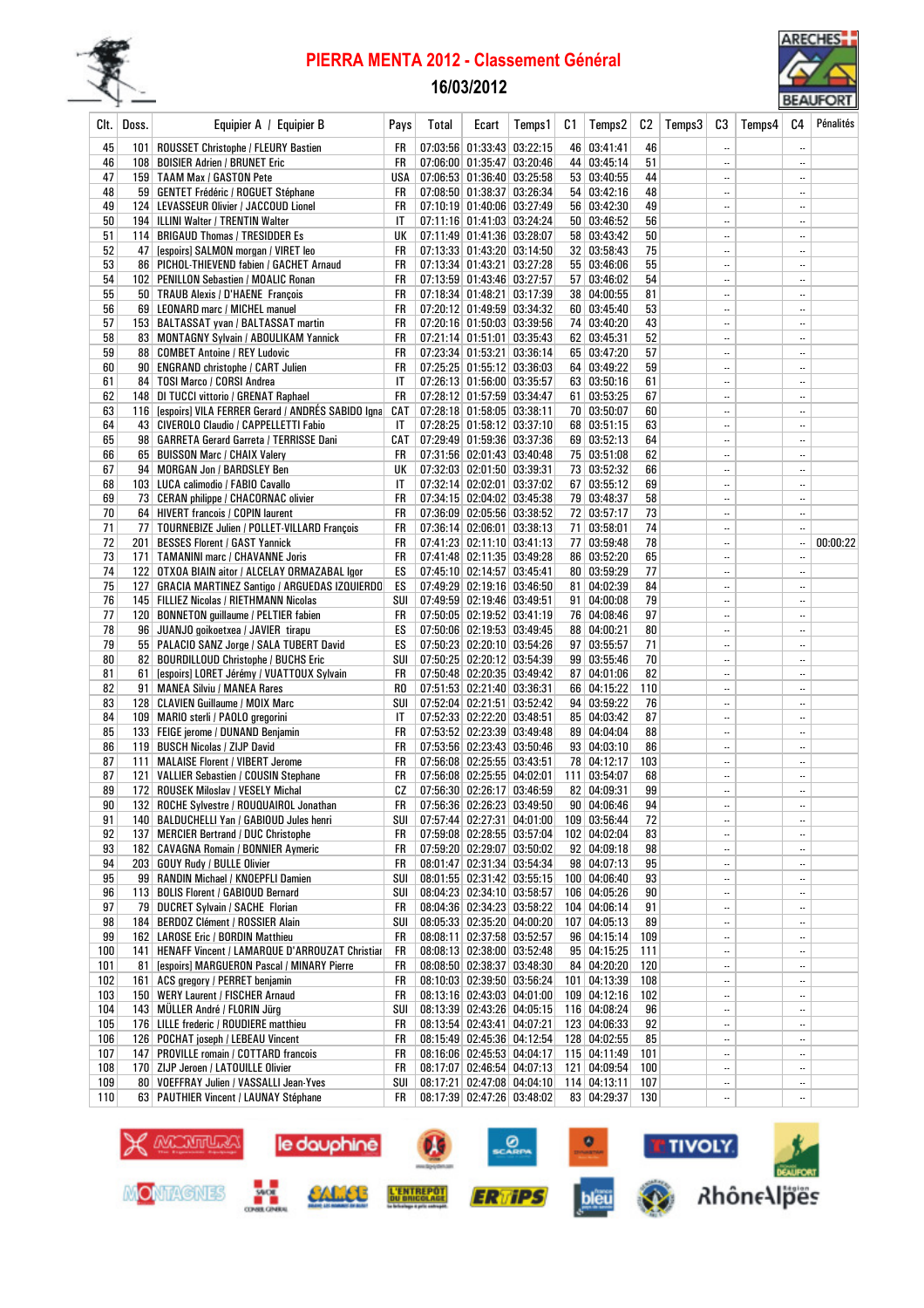

## PIERRA MENTA 2012 - Classement Général

# 16/03/2012



|            |       |                                                                                                 |                        |       |                                                          |          |     |                                |                |        |                          |        |                          | <b>DLAUTORT</b> |
|------------|-------|-------------------------------------------------------------------------------------------------|------------------------|-------|----------------------------------------------------------|----------|-----|--------------------------------|----------------|--------|--------------------------|--------|--------------------------|-----------------|
| Clt. I     | Doss. | Equipier A / Equipier B                                                                         | Pays                   | Total | Ecart                                                    | Temps 1  | C1  | Temps2                         | C <sub>2</sub> | Temps3 | C3                       | Temps4 | C4                       | Pénalités       |
|            |       |                                                                                                 |                        |       |                                                          |          |     |                                |                |        |                          |        |                          |                 |
| 111        |       | 187   BUGNA Marino / MAESTRI Giosue                                                             | IT                     |       | 08:17:47 02:47:34 04:00:24                               |          |     | 108 04:17:23                   | 115            |        |                          |        | $\ldots$                 |                 |
| 112        |       | 169   LOCATELLI Eric / RIGAUD Daniel                                                            | FR                     |       | 08:19:03 02:48:50 03:58:30                               |          |     | 105 04:20:33                   | 122            |        |                          |        | $\ddotsc$                |                 |
| 113        |       | 202 JEANMONNOT Philippe / COURVOISIER Stephane                                                  | FR                     |       | 08:20:08 02:49:55 04:07:16<br>08:20:32 02:50:19 04:02:50 |          |     | 122 04:12:52<br>113 04:17:42   | 106            |        | <br>$\ddotsc$            |        | $\ddotsc$<br>$\ddotsc$   |                 |
| 114<br>115 |       | 118   GALDOS Gorka / KUNZE Marc                                                                 | SUI                    |       | 08:22:31 02:52:18 04:06:21                               |          |     |                                | 116<br>112     |        |                          |        | $\ldots$                 |                 |
| 116        |       | 199   RODRIGUEZ Antoine / RODRIGUEZ Jean                                                        | FR<br>FR               |       | 08:24:01 02:53:48 04:06:55                               |          |     | $117$ 04:16:10<br>120 04:17:06 | 113            |        |                          |        | $\ddotsc$                |                 |
| 117        |       | 175   GENDRE Steve / PERREARD Xavier                                                            | FR                     |       | 08:24:31 02:54:18 04:06:24                               |          |     |                                | 117            |        | $\ddotsc$                |        |                          |                 |
| 118        |       | 106   KREBS Thomas / GEHANT Eric                                                                | SΚ                     |       |                                                          |          |     | 118 04:18:07<br>112 04:22:40   | 126            |        | $\ddotsc$                |        | $\ddotsc$<br>$\ddotsc$   |                 |
| 119        |       | 178 ODLEVAK Tomas / BRNCAL Pavel                                                                | IT                     |       | 08:24:53 02:54:40 04:02:13<br>08:27:25 02:57:12 04:14:36 |          |     | 130 04:12:49                   | 105            |        |                          |        |                          |                 |
| 120        |       | 53   DEFLORIAN Claudio / DELLAGIACOMA Andrea<br>144   BERNARD Guillaume / PAOLI Jean-Christophe | FR                     |       | 08:27:55 02:57:42 04:07:53                               |          |     | 124 04:20:02                   | 119            |        |                          |        |                          |                 |
| 121        |       | 123 CONSTANT Frederic / PELONG Bruno                                                            | FR                     |       | 08:28:43 02:58:30 03:57:55                               |          |     | 103 04:30:48                   | 132            |        | $\ddotsc$                |        | $\ddotsc$                |                 |
| 122        |       | 155 JORDI CERRO Amores / LLUIS SOLDEVILA Sola                                                   | AD                     |       | 08:29:35 02:59:22 04:09:59                               |          |     | 126 04:19:36                   | 118            |        |                          |        | $\ddotsc$                |                 |
| 123        |       | 95   MARGUERON Lionel / TOSI Christophe                                                         | FR                     |       | 08:29:53 02:59:40 04:06:52                               |          |     | 119 04:23:01                   | 127            |        |                          |        | $\ldots$                 |                 |
| 124        |       | 135   BARDET Thierry / CUNAT Pierre                                                             | FR                     |       | 08:30:23 03:00:10 04:17:37                               |          |     | 135 04:12:46                   | 104            |        | $\ddotsc$                |        | $\ddotsc$                |                 |
| 125        |       | 156 JOUX Christian / CUNEAZ Laurent                                                             | IT                     |       | 08:32:43 03:02:30 04:15:32                               |          |     | 131   04:17:11                 | 114            |        |                          |        | $\ddotsc$                |                 |
| 126        |       | 167   FAVRE Sébastien / SCHUWEY Philippe                                                        | SUI                    |       | 08:34:37 03:04:24 04:10:38                               |          |     | 127 04:23:59                   | 128            |        |                          |        | $\ldots$                 |                 |
| 127        |       | 165   GIRODON nicolas / HUMBERTCLAUDE julien                                                    | FR                     |       | 08:35:26 03:05:13 04:13:47                               |          |     | 129 04:21:39                   | 124            |        |                          |        |                          |                 |
| 128        |       | 193   SALVI Philippe / MOLLI Didier                                                             | FR                     |       | 08:38:56 03:08:43 04:18:27                               |          |     | 138 04:20:29                   | 121            |        | $\ddotsc$                |        | $\ddotsc$                |                 |
| 129        |       | 97 DREXEL Klaus / NEUPER Andreas                                                                | AU                     |       | 08:39:09 03:08:56 04:18:21                               |          |     | 137 04:20:48                   | 123            |        | $\ddotsc$                |        |                          |                 |
| 130        |       | 142   LEHMES Lionel / CRASEZ Jean-Michel                                                        | FR                     |       | 08:42:07 03:11:54 04:19:54                               |          |     | 140 04:22:13                   | 125            |        |                          |        | $\ddotsc$                |                 |
| 131        |       | 149 HILDBRAND Benno / ARNOLD Norbert                                                            | SUI                    |       | 08:44:17 03:14:04 04:16:58                               |          |     | 133 04:27:19                   | 129            |        |                          |        | $\ddotsc$                |                 |
| 132        |       | 117   FARRIOL Ricard / VALLADARES Jonathan                                                      | ES                     |       | 08:48:21 03:18:08 04:17:04                               |          |     | 134 04:31:17                   | 134            |        | $\overline{\phantom{a}}$ |        | $\ddotsc$                |                 |
| 133        |       | 93   SERRAL SOLER Père / ARILLA Axel                                                            | CAT                    |       | 08:48:24 03:18:11 04:08:30                               |          |     | 125 04:39:54                   | 148            |        |                          |        | $\ddotsc$                |                 |
| 134        |       | 160   WILLAY Philippe / ETIENNE Jean-François                                                   | FR                     |       | 08:52:28 03:22:15 04:22:37                               |          |     | 144 04:29:51                   | 131            |        |                          |        |                          |                 |
| 135        |       | 183   GIACOMO Gotta / PIERCARLO Paglia                                                          | IT                     |       | 08:52:43 03:22:30 04:15:51                               |          |     | 132 04:36:52                   | 144            |        | $\ddotsc$                |        | $\ddotsc$                |                 |
| 136        |       | 72 MUGNIER POLLET Christophe / LUSSIANA Jean-Chris                                              | FR                     |       | 08:53:38 03:23:25 04:17:55                               |          |     | 136 04:35:43                   | 142            |        |                          |        |                          |                 |
| 137        |       | 131   GUILHAUME Nicolas / SÉCHAUD Joel                                                          | SUI                    |       | 08:54:52 03:24:39 04:23:59                               |          |     | 145 04:30:53                   | 133            |        |                          |        | $\ddotsc$                |                 |
| 138        |       | 164   MOUGIN Stephane / CHRISTIN Jean-Luc                                                       | FR                     |       | 08:55:51 03:25:38 04:21:13                               |          |     | 141 04:34:38                   | 140            |        |                          |        | $\ldots$                 |                 |
| 139        |       | 185   FRUTAZ Luca / BESENVAL Corrado                                                            | IT                     |       | 08:55:57 03:25:44 04:22:29                               |          |     | 143 04:33:28                   | 139            |        | $\ddotsc$                |        | $\ddotsc$                |                 |
| 140        |       | 78 COLLE' Andrea / STEVENIN Paolo                                                               | IT                     |       | 08:58:37 03:28:24 04:25:39                               |          |     | 148 04:32:58                   | 138            |        |                          |        | $\ddotsc$                |                 |
| 141        |       | 168 DE PODESTA' Davide / FEDERICO Compassi                                                      | IT                     |       | 08:59:47 03:29:34 04:27:53                               |          |     | 150 04:31:54                   | 136            |        |                          |        | $\overline{\phantom{a}}$ |                 |
| 142        |       | 158   CECCATO Dino / GUASINA Giorgio                                                            | IT                     |       | 09:00:24 03:30:11 04:24:06                               |          |     | 146 04:36:18                   | 143            |        |                          |        |                          |                 |
| 143        |       | 179 MOREL Antony / MERRANT Jean-Yves                                                            | FR                     |       | 09:01:08 03:30:55 04:21:45                               |          |     | 142 04:39:23                   | 147            |        | $\ddotsc$                |        | $\ddotsc$                |                 |
| 144        |       | 174 CRETTEX René / BUTHEY Stéphane                                                              | SUI                    |       | 09:03:57 03:33:44 04:26:03                               |          |     | 149 04:37:54                   | 145            |        | $\ddotsc$                |        | $\ddotsc$                |                 |
| 145        |       | 154   MARASEK Andrzej / WIERCIOCH Grzegorz                                                      | PL                     |       | 09:04:03 03:33:50 04:32:15                               |          |     | 153 04:31:48                   | 135            |        |                          |        | $\ddotsc$                |                 |
| 146        |       | 92 [espoirs] RIVA Marco Pietro / RAIMONDO Luca                                                  | IT                     |       | 09:10:40 03:40:27 04:38:42                               |          |     | 158 04:31:58                   | 137            |        | $\ddot{\phantom{a}}$     |        | $\ddotsc$                |                 |
| 147        |       | 186   TALOUD Jean-François / KAIRE Christophe                                                   | FR                     |       | 09:10:56 03:40:43 04:32:12                               |          |     | 152 04:38:44                   | 146            |        |                          |        | $\ddotsc$                |                 |
| 148        |       | 173 FERRARIS giovanni / GARDINI guido                                                           | IT                     |       | 09:11:02 03:40:49 04:24:16                               |          |     | 147 04:46:46                   | 156            |        | $\overline{\phantom{a}}$ |        | $\ddotsc$                |                 |
| 149        |       | 134   HOCHMANN Marc / TURILLOT Eloi                                                             | FR                     |       | 09:11:07 03:40:54 04:36:21                               |          |     | 157 04:34:46                   | 141            |        |                          |        | $\ddotsc$                |                 |
| 150        |       | 151   GONZALEZ Eduardo / LOPEZ PANDO Jose Maria                                                 | ES                     |       | 09:12:37 03:42:24 04:30:41                               |          |     | 151 04:41:56                   | 150            |        | $\ddot{\phantom{0}}$     |        |                          |                 |
| 151        |       | 180   ROOS Fabrice / MAYER Olivier                                                              | FR                     |       | 09:15:21 03:45:08 04:19:51                               |          |     | 139 04:55:30                   | 164            |        | $\ddotsc$                |        | $\ddotsc$                |                 |
| 152        |       | 139 KILARSKI Marek / OROWSKI Zbigniew                                                           | PL                     |       | 09:17:13 03:47:00 04:32:50                               |          |     | 154 04:44:23                   | 153            |        |                          |        | $\ddotsc$                |                 |
| 153        |       | 166 GIANNINA Stephane / BOROT Gilbert                                                           | FR                     |       | 09:23:43 03:53:30 04:36:10                               |          |     | 156 04:47:33                   | 158            |        |                          |        | $\ddotsc$                |                 |
| 154        |       | 157 BATUT Benjamin / DESRUES Guillaume                                                          | FR                     |       | 09:25:20 03:55:07 04:43:12                               |          |     | 167 04:42:08                   | 151            |        |                          |        | $\ddotsc$                |                 |
| 155        |       | 100   VENDRELL Joan Maria / GOMEZ Rafa                                                          | CAT                    |       | 09:27:54 03:57:41 04:42:18                               |          |     | 165 04:45:36                   | 155            |        | $\ddotsc$                |        | $\ddotsc$                |                 |
| 156        |       | 204 PEIZERAT Gwendal / CAMANDONA Marco                                                          | FR                     |       | 09:29:45 03:59:32 04:46:24                               |          |     | 168 04:43:21                   | 152            |        |                          |        | $\ddotsc$                |                 |
| 157        |       | 125 LANEZ Raphael / TEMPLIER Sylvain                                                            | FR                     |       | 09:29:58 03:59:45 04:40:41                               |          |     | 159 04:49:17                   | 159            |        |                          |        | $\ddotsc$                |                 |
| 158        |       | 68 PUSSET Emmanuel / SALOMON Lionel                                                             | FR                     |       | 09:32:42 04:02:29 04:47:59                               |          |     | 171 04:44:43                   | 154            |        |                          |        | $\overline{\phantom{a}}$ |                 |
| 159        |       | 129 MOTTIER Julie / MOTTIER Serge                                                               | FR                     |       | 09:34:08 04:03:55 04:46:46                               |          |     | 169 04:47:22                   | 157            |        |                          |        | $\ddotsc$                |                 |
| 160        |       | 198   SARTOGO Monica / ZANOTELLI Tommy                                                          | IT                     |       | 09:35:41 04:05:28 04:42:06                               |          |     | 162 04:53:35                   | 161            |        |                          |        | $\ldots$                 |                 |
| 161        |       | 192 PELLOUX Eric / ALLEMAND Jean-Paul                                                           | FR                     |       | 09:35:49 04:05:36 04:41:32                               |          |     | 161 04:54:03                   | 163            |        |                          |        |                          | 00:00:14        |
| 162        |       | 197   GLAIRON MONDET Michel / SAINTOT Dominique                                                 | FR                     |       | 09:36:56 04:06:43 04:43:08                               |          |     | 166 04:53:48                   | 162            |        |                          |        | $\ddotsc$                |                 |
| 163        |       | 115 VULLIEZ Alain / REY Stéphane                                                                | FR                     |       | 09:37:33 04:07:20 04:47:49                               |          |     | 170 04:49:44                   | 160            |        |                          |        | $\ddotsc$                |                 |
| 164        |       | 200 BALBIS Sonia / SCLAVO Daniele                                                               | IT                     |       | 09:38:13 04:08:00 04:42:13                               |          |     | 164 04:56:00                   | 165            |        |                          |        | $\ddotsc$                |                 |
| 165        |       | 152 LLOBERA Josep / LLOVICH JOSEP                                                               | CAT                    |       | 09:41:13 04:11:00 04:41:08                               |          |     | 160 05:00:05                   | 167            |        |                          |        | $\ddotsc$                |                 |
| 166        |       | 71 CARRASBAL Javier / ALVAREZ Manuel                                                            | ES                     |       | 09:41:48 04:11:35 05:01:24                               |          |     | 178 04:40:24                   | 149            |        |                          |        | $\ddotsc$                |                 |
| 167        |       | 191   ETIENNE Fabrice / GERLACHE Mathieu                                                        | ВE                     |       | 09:42:58 04:12:45 04:42:08                               |          |     | 163 05:00:50                   | 168            |        |                          |        | $\ddotsc$                |                 |
| 168        |       | 189   MARCO Gaida / MARCO Miglietta                                                             | IT                     |       | 09:47:24 04:17:11 04:51:06                               |          |     | 172 04:56:18                   | 166            |        |                          |        | $\ddotsc$                |                 |
| 169        |       | 196   CALLAGHAN Leanne / WALLIS Nicholas                                                        | UК                     |       | 10:07:36 04:37:23 04:56:51                               |          |     | 175 05:10:45                   | 169            |        |                          |        | $\ddotsc$                |                 |
| 170        |       | 163 MANGANO Luciano / GOTTARDELLI Giuseppe                                                      | IT                     |       | 10:17:40 04:47:27 05:01:07                               |          |     | 177 05:16:33                   | 170            |        |                          |        | $\ddotsc$                |                 |
|            |       | 24 [espoirs] BOSCACCI Michele / ANTONIOLI Robert                                                | $\mathsf{I}\mathsf{T}$ | ABD   |                                                          | 02:43:35 | 5   |                                | $\ddotsc$      |        |                          |        | $\ddotsc$                |                 |
|            |       | 28   THEUX Marcel / STEINDL Andreas                                                             | SUI                    | ABD   |                                                          | 03:09:43 | 25  |                                |                |        |                          |        | $\ddotsc$                |                 |
|            |       | 54 MURADA Ivano / MORASCHINELLI Mirco                                                           | IT                     | ABD   |                                                          | 04:35:31 | 155 |                                |                |        |                          |        | $\ddotsc$                |                 |
|            |       | 74   GUARDIA CROS Jaume / PLANA SUBIRANA Pere                                                   | CAT                    | ABD   |                                                          | 03:22:44 | 48  |                                |                |        |                          |        | $\ddotsc$                |                 |
|            |       | 87 BRZOSKO Jakub / DZIUBAS Marek                                                                | PL                     | ABD   |                                                          | 05:18:05 | 179 |                                |                |        |                          |        | $\ddotsc$                |                 |
|            |       | 107   BALET VILASECA Manel / SALAMO COMA Miquel                                                 | CAT                    | ABD   |                                                          | 04:56:11 | 174 |                                |                |        |                          |        | $\ddotsc$                | 00:00:26        |